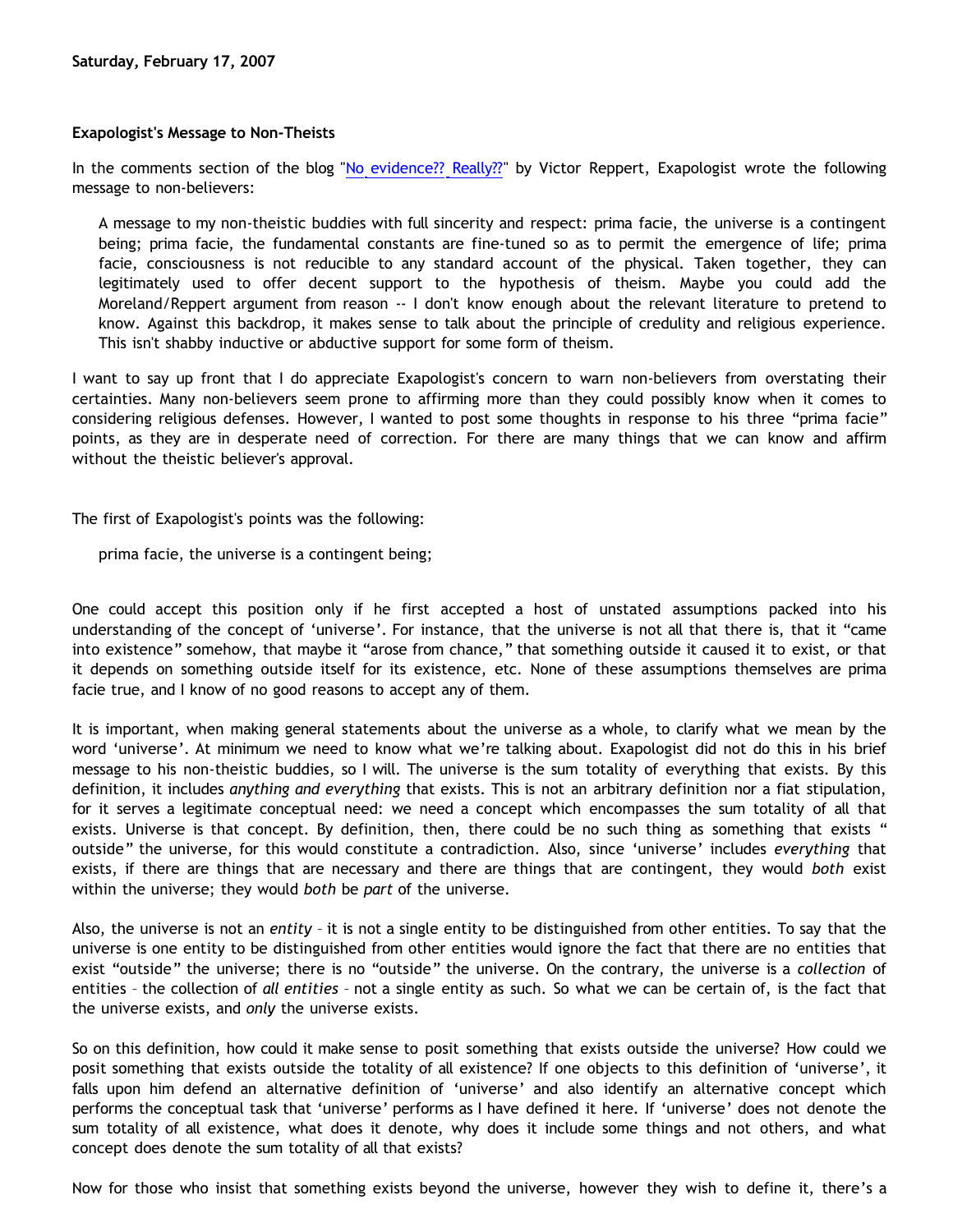fundamental problem which they need to address: How could they know this? By what means of awareness would one have awareness of something that exists beyond the cosmos, for example? This is where we find theism at its murkiest, in its disguised failures to answer questions about the acquisition and validation of knowledge. This is because theism, especially Christianity, fundamentally misidentifies the nature of the human mind, selling it short on the abilities that it does have (denouncing them summarily as expressions of "autonomy") while holding it responsible for knowing things one could never discover and validate even if they were true (resting on the notion of "revelation").

Consider this: If someone handed you a sealed box which you never saw before, and asked you to tell him what is inside it, how would you know? The exterior of the box has no markings to indicate where it came from, to whom it is destined, or what is inside it. So how would you know *until you looked inside it*? In the end, you'd have to say you didn't know. So if you cannot know what is inside a box that is two feet before your eyes without looking in it, how could you know what exists "beyond" the universe without looking "beyond" it?

Here the theist will say that his god is not known by means of the senses. Well, we know this. This is essentially an admission to the fact that there is no evidence for the existence of what theists describe as their god. Theists then typically try to discredit the epistemological importance of sense experience in some way (which is their way of telling us that they believe knowledge can be held without consciousness). They then hasten to tell us that we can know their god by some alternative means, a means without any identifiable or understood method, one which they dub 'revelation' but which is indistinguishable from imagination. It is by turning inward, consulting internal impulses, misconstruing the mind's own operations as evidence for supernatural things and projecting attributes that have been inflated beyond any actual measures found in nature, and casting those projections imaginatively " beyond" the universe. Well, if there is nothing "outside" the universe in the first place, then it makes no sense to speak of something that exists "beyond" the universe. So the theist can defend an alternative conception of the universe, one which allows us to assert the existence of something "beyond" it and can explain how one can " know" what exists "beyond" the universe even though we cannot know what is inside a sealed box two feet before our own eyes, then he has just accepted a [stolen concept](http://www.nathanielbranden.com/catalog/articles_essays/the_stolen_concept.html) by asserting existence outside of existence, i.e., in a context which denies existence. This is absurd, but in fact it is inevitable when it comes to theism.

Exapologist's second point was a follows:

prima facie, the fundamental constants are fine-tuned so as to permit the emergence of life;

This statement could make sense only if we assume that the requirements of life come first, and then the universe, in which those "fundamental constants" have been installed, were subsequently created, fashioned, or modified to accommodate those requirements somehow. But again this assumption commits the fallacy of the stolen concept by affirming the concept 'life' outside of or prior to the sum totality of existence. The universe is the sum totality of existence (see above). And even if this conception of 'universe' is denied (which invites its own set of problems – again see above), it commits the fallacy of the stolen concept by implicitly affirming the concept 'life' outside the environment in which life's required constants obtain. If life requires certain preconditions (and this of course is true), how could the concept 'life' have any meaning outside a context which includes those preconditions which life requires? Blank out.

To make matters worse, we should note that theism holds that the agent which allegedly "fine-tuned" the universe to accommodate life, is itself alive. So if life requires certain preconditions (or "fundamental constants"), and those preconditions needed to be installed and "fine-tuned" by some agent which itself is said to be alive, we invite ourselves into the never-ending morass of an infinite regress: a living agent is needed to explain the fine-tuned fundamental constants of one class of living beings, and another living agent is needed to explain the fine-tuned fundamental constants of the living agent that explained the fine-tuned fundamental constants of that class of living beings, and so on ad nauseum. Since this is unsatisfying, the theist wants to arbitrarily stop the chain of inference with his god, which he can only "know" by means of imagining it. This is the essential substance of what can be appropriately called [the tape-loop apologetic antics of presuppositionalism](http://bahnsenburner.blogspot.com/2005/11/tape-loop-apologetics.html). As a debating ploy, presuppositional apologists will challenge non-believers to "account for" what they call "the immaterial," while the apologist himself "accounts for" what he calls "the immaterial" but by pointing to something he says is "immaterial. "

The tendency among religious defenses which seek to single out life as some sort of evidence for a supernatural deity, is to treat life as if it were some kind of exception to the natural world. By smuggling such assumptions into one's conception of the world at the beginning, he's on the path to confirming the stolen concepts identified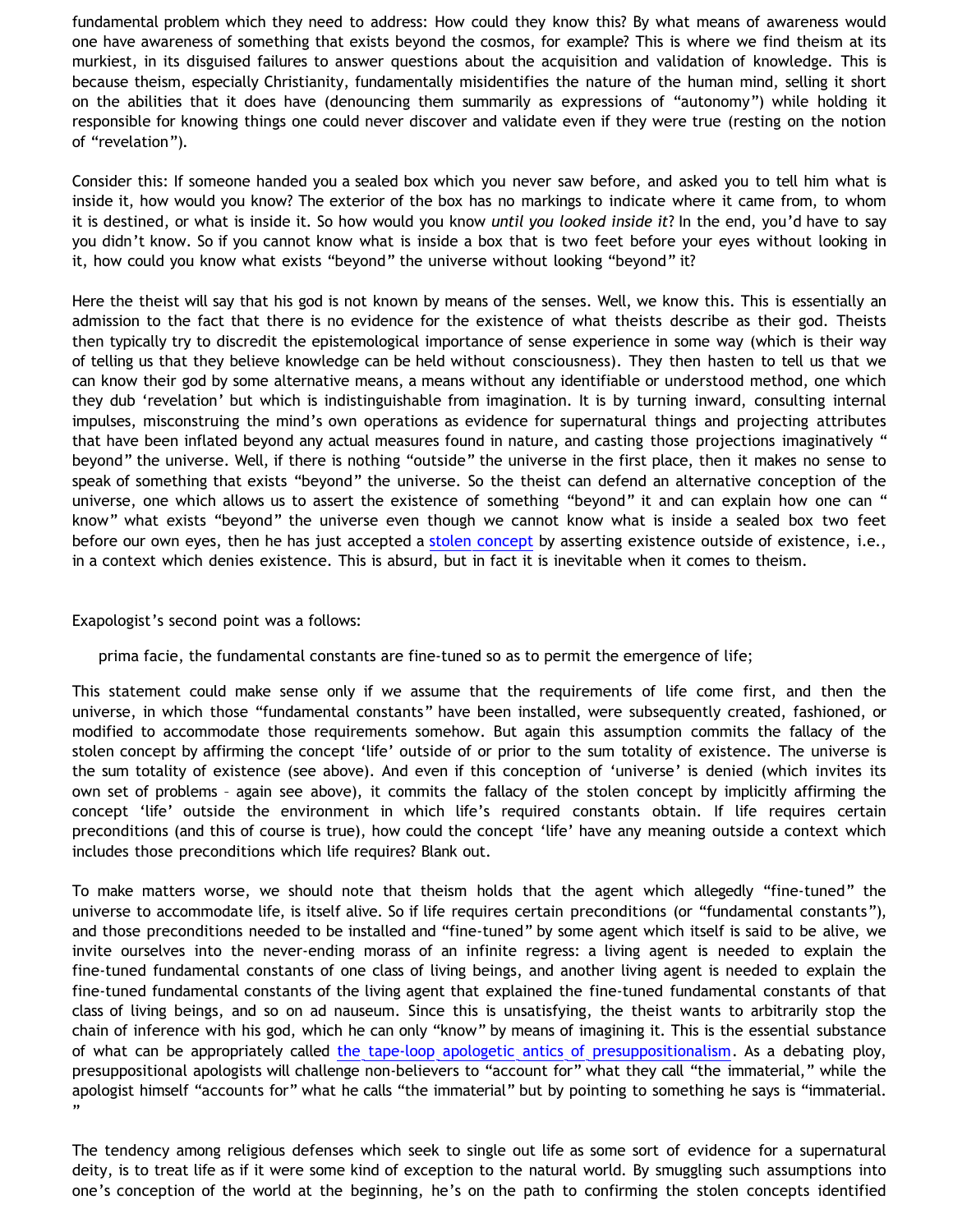above. Since life is thought to be something alien to the universe, we need to posit something outside the universe to explain it (something that is itself said to be alive).

However, biology is not an exception to nature. Indeed, it is part of nature. Biological causality is a type of causation, and it has identity just as mechanical, geothermal, chemical and other forms of causation. Moreover, inherent in biological causality is an organism's ability to adapt to the environment in which it exists, at least to a certain extent. If it does not or cannot adapt to its environment, it will need to find an environment to which it can adapt itself, or it will die. The environment does not rearrange itself to accommodate life's requirements; organisms need to act in order to meet their own life requirements, or they stop living. None of these points in any way diminishes our curiosity of it, or renders our discoveries about how life functions insignificant or impertinent to our endeavors. They simply allow us to constrain science to the rational context it requires by slashing off arbitrary notions at their base, before they can grow like weeds and choke our reasoning.

The standard problem of theism is that, as an explanation, it simply pushes the original question back a step, but unfortunately into the fake environment of an imaginary realm. For instance, if the agent which allegedly " fine-tuned" the fundamental constants of the universe to accommodate life is itself alive, what fine-tuned the fundamental constants of supernatural reality to accommodate its life? The original question still remains unanswered, and now there's a new question to occupy us, one that leads us to losing sight of the importance of the original issue and replacing it with nonsense that could have no value for human life. So asserting the existence of a god does not offer any bankable explanations, and it simply complicates matters all the more. Even worse, it invites arbitrary standards which could only be based in one's imagination.

Exapologist's third point was the following:

prima facie, consciousness is not reducible to any standard account of the physical.

Why suppose that consciousness needs to be "*reducible* to any... account of the physical" in the first place? Consciousness is *irreducible*, both conceptually and metaphysically. This fact does not imply theism any more than it implies that *The Wizard of Oz* is true. Man is an integrated being of matter and consciousness. So are other animals. If only reptiles and fishes existed, would we need a god to "account for" these?

Consciousness is both axiomatic and natural. When asking for an explanation of consciousness, what exactly is being sought? Consciousness is its own kind of existence, just as rock salt is its own kind of existence, and the element of helium is its own kind of existence. Each has its specific identity. Consciousness is no exception to this - it has its own identity.

That consciousness is irreducible means that we can identify it without needing to come to our awareness of it by first understanding it in terms of some non-conscious components which make it up. That is, we do not need to argue for its existence, for argumentation presupposes the reality of consciousness by virtue of the fact that argumentation is a conscious activity. What it does *not* mean is that consciousness is by itself an *entity*. Consciousness is an *attribute* of entities, not an entity all its own. An organism's consciousness is an integral part of the organism possessing it, and it depends on a very complex set of physiological systems which support it. So while consciousness need not *reduce* to the physical, it does nevertheless *depend* on the physical. Both rational philosophy and science concur on these points.

Meanwhile, I have seen no credible evidence which suggests that consciousness is possible without the neurophysiological processes which have been discovered and understood through scientific research. Again, we can *imagine* disembodied "spirits" which float around and inhabit a magic kingdom beyond the reach of our senses, but this is the stuff of fairy tales and storybooks.

When men fail to understand the nature of their own consciousness and choose not to put forth the needed effort to discover and understand their consciousness, they often resort to misusing it in their efforts to "explain" it. But again we come back to the tape-loop apologetic antics of presuppositionalism: how does positing a conscious deity "explain" man's consciousness? How does asserting the existence of a conscious agent explain the consciousness which we possess?

It doesn't.

by Dawson Bethrick